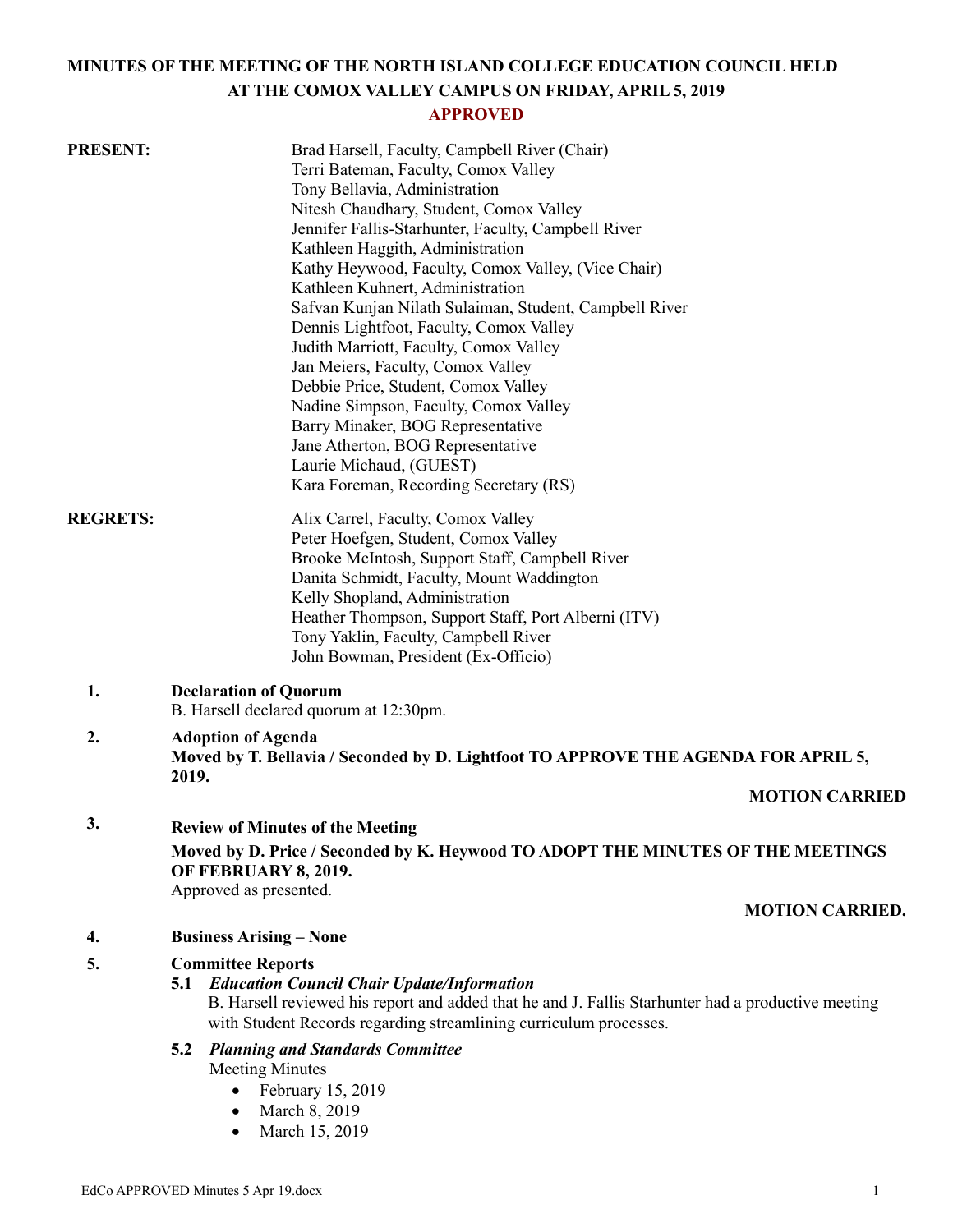# 5.2.1 **Moved by D. Lightfoot / Seconded by T. Bellavia TO APPROVE POLICY 3-11 PROGRAM REVIEW EFFECTIVE IMMEDIATELY.**

# *Background:*

- Last revised April 2002 Total rewrite
- Purpose is to ensure adequate quality assurance in order to meet requirements of the College and Institute Act.
- Faculty-driven process and flexible for the wide range of programs at NIC

*(Developers: Laurie Michaud and Diane Naugler)*

*Discussion:*

None.

# **MOTION CARRIED.**

# 5.2.2 **Moved by D. Lightfoot / Seconded by D. Price TO APPROVE POLICY 3-32 COLLECTION DEVELOPMENT EFFECTIVE IMMEDIATELY.**

# *Background:*

- Last revised February 2012
- Revisions recognize the move to electronic resources while maintaining the integrity and value of print
- Sections have been consolidated and language has been updated to reflect current collection practices and principles
- With demise of Canadian Library Association (CLA) in 2016, the CLA statement on intellectual freedom has been replaced by the Canadian Federation of Library Associations' statement.

## *Discussion:*

None.

# **MOTION CARRIED.**

# 5.2.3 **Moved by D. Lightfoot / Seconded by K. Heywood TO APPROVE POLICY 4-09 REGISTRATION EFFECTIVE IMMEDIATELY.**

## *Background:*

- Last updated June 2012
- Reviewed and updated to incorporate Policy 4-06 Student Audit and Policy 4-16 Mature Student Status. Both will be rescinded with approval of Policy 4-09 Registration

## *Discussion:*

Recommended a final sweep for typos.

# **MOTION CARRIED.**

# 5.2.4 **Moved by D. Lightfoot / Seconded by T. Bateman TO APPROVE POLICY 4-17 ADMISSION EFFECTIVE IMMEDIATELY.**

# *Background:*

- Last updated February 2013
- Added scope and limitations
- Updated the language in Principles and Guidelines
- Added new Principle related to readmission as it relates to conduct or academic standing. (A new academic progression policy is under development and may come to the May EdCo meeting.)
- Added a Guideline that speaks to limited entry programs and readmission
- Procedures have been updated with regards to priority admission for persons who identify as Aboriginal
- Added a new process for program waivers that require department chair and dean's signatures

*Discussion:* None.

# **MOTION CARRIED.**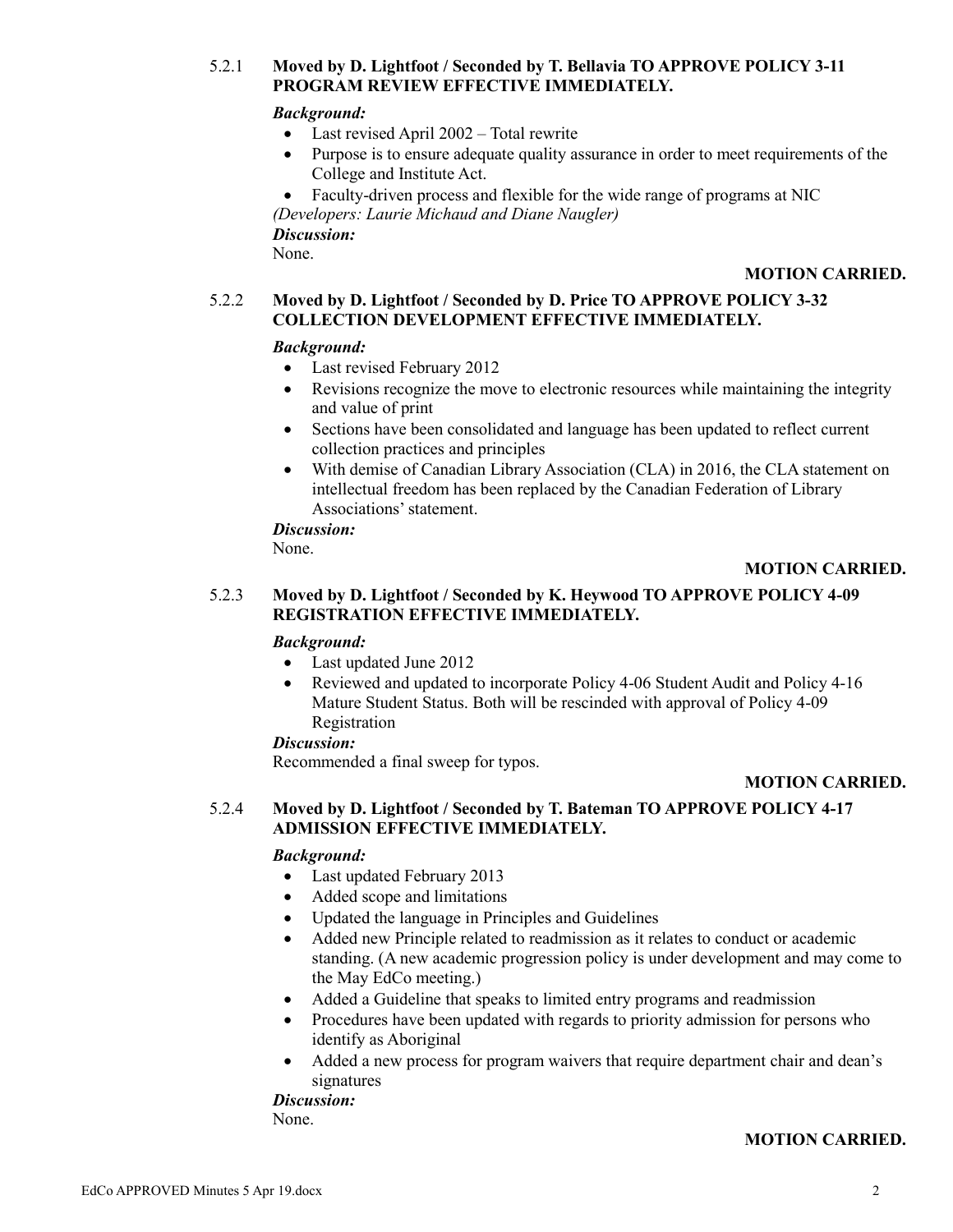#### **5.3** *Fast Track Committee*

Minutes February 22, 2019 (Fast Track approval February 28, 2019)

# **5.3.1 Program Revision – Culinary Business Operations Advanced Diploma**

## **Moved by J. Fallis Starhunter / Seconded by T. Bellavia TO APPROVE THE PROGRAM REVISION.**

## **EFFECTIVE/START DATE: FA 2019**

#### *Background:*

This was Fast Track approved provided there was clarity on the actual length of the program. The committee made every effort to ensure that the program could be completed in the time stated.

# *Discussion:*

• Note re ESL 092 and 095

# **Recommended Revisions: (RS)**

#### *Admission Requirements*

Change ESL to C+ *(if agenda items 5.4.7 & 5.4.8 are approved)*

# **MOTION CARRIED.**

## **Discussion re program length:**

- Ensuring actual length is clearly communicated to students.
- Clarifying EdCo's role:
	- o EdCo responsible for the academic merits, rigor and hours associated with a program
	- o Departments (faculty and deans) responsible for delivery format
- **5.3.2 New Program –** Coastal Forest Worker Certificate

# **Moved by J. Fallis Starhunter / Seconded by D. Lightfoot TO APPROVE THE NEW PROGRAM.**

# **EFFECTIVE/START DATE: SP 2019**

*Discussion:*

- Re how admission requirements are listed.
	- o K. Kuhnert is meeting to discuss a style guide for admissions to condense the new K-12 curriculum, which she will bring to EdCo.
- Re clarifying measurability of learning outcomes with department.

#### **Recommended Revisions: (RS)**

*Learning Outcomes*

- $\blacksquare$  #6 "greater"
- #7 "Recognize"

## **MOTION CARRIED.**

**5.3.3 New Course –** CFW 100 Introduction to Forest Management

## **Moved by J. Fallis Starhunter / Seconded by J. Meiers TO APPROVE THE NEW COURSE.**

# **EFFECTIVE/START DATE: SP 2019**

*Discussion:*

## Fix spelling.

#### **Recommended Revisions: (RS)**

*Learning Outcomes*

 $\blacksquare$  #14 "affects" instead of "effects"

## **MOTION CARRIED.**

**5.3.4 New Course –** CFW 101 Indigenous Lands and Culture

## **Moved by J. Fallis Starhunter / Seconded by K. Heywood TO APPROVE THE NEW COURSE.**

# **EFFECTIVE/START DATE: SP 2019**

*Discussion:* None.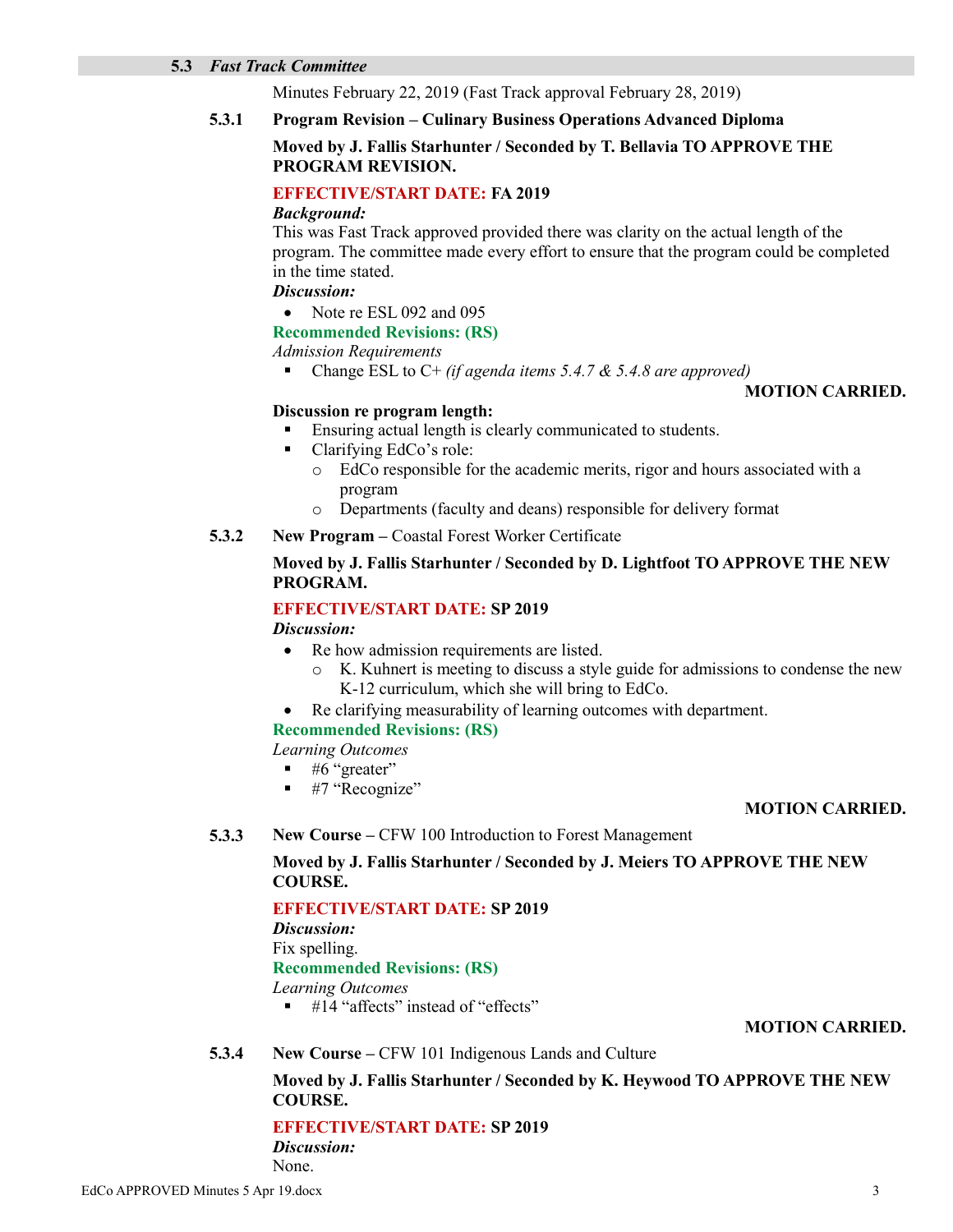**5.3.5 New Course –** CFW 102 Forest Health and Safety **Moved by J. Fallis Starhunter / Seconded by T. Bateman TO APPROVE THE NEW COURSE. EFFECTIVE/START DATE: SP 2019** *Discussion:*

None.

#### **MOTION CARRIED.**

**5.3.6 New Course –** CFW 103 Applied Technology & Data Management

**Moved by J. Fallis Starhunter / Seconded by D. Lightfoot TO APPROVE THE NEW COURSE.**

**EFFECTIVE/START DATE: SP 2019** *Discussion:* None.

#### **MOTION CARRIED.**

**5.3.7 New Course –** CFW 104 Forest Ecology

**Moved by J. Fallis Starhunter / Seconded by T. Bateman TO APPROVE THE NEW COURSE.**

#### **EFFECTIVE/START DATE: SP 2019**

*Discussion:* None.

#### **MOTION CARRIED.**

**5.3.8 New Course –** CFW 105 Coastal Harvesting Systems

**Moved by J. Fallis Starhunter / Seconded by K. Heywood TO APPROVE THE NEW COURSE.**

**EFFECTIVE/START DATE: SP 2019** *Discussion:* Confirm with department. **Recommended Revisions:** *Learning Outcomes*

 $\blacksquare$  #7 "a" harvest plan?

## **MOTION CARRIED.**

**5.3.9 New Course –** CFW 106 Introduction to Timber Cruising

**Moved by J. Fallis Starhunter / Seconded by N. Chaudhary TO APPROVE THE NEW COURSE.**

**EFFECTIVE/START DATE: SP 2019** *Discussion:* None.

#### **MOTION CARRIED.**

**5.3.10 New Course –** CFW 107 Workplace Readiness Skills

**Moved by J. Fallis Starhunter / Seconded by K. Heywood TO APPROVE THE NEW COURSE.**

**EFFECTIVE/START DATE: SP 2019** *Discussion:* None.

**MOTION CARRIED.**

**5.3.11 New Course –** CFW 108 Principles of Forest Engineering **Moved by J. Fallis Starhunter / Seconded by D. Lightfoot TO APPROVE THE NEW COURSE.**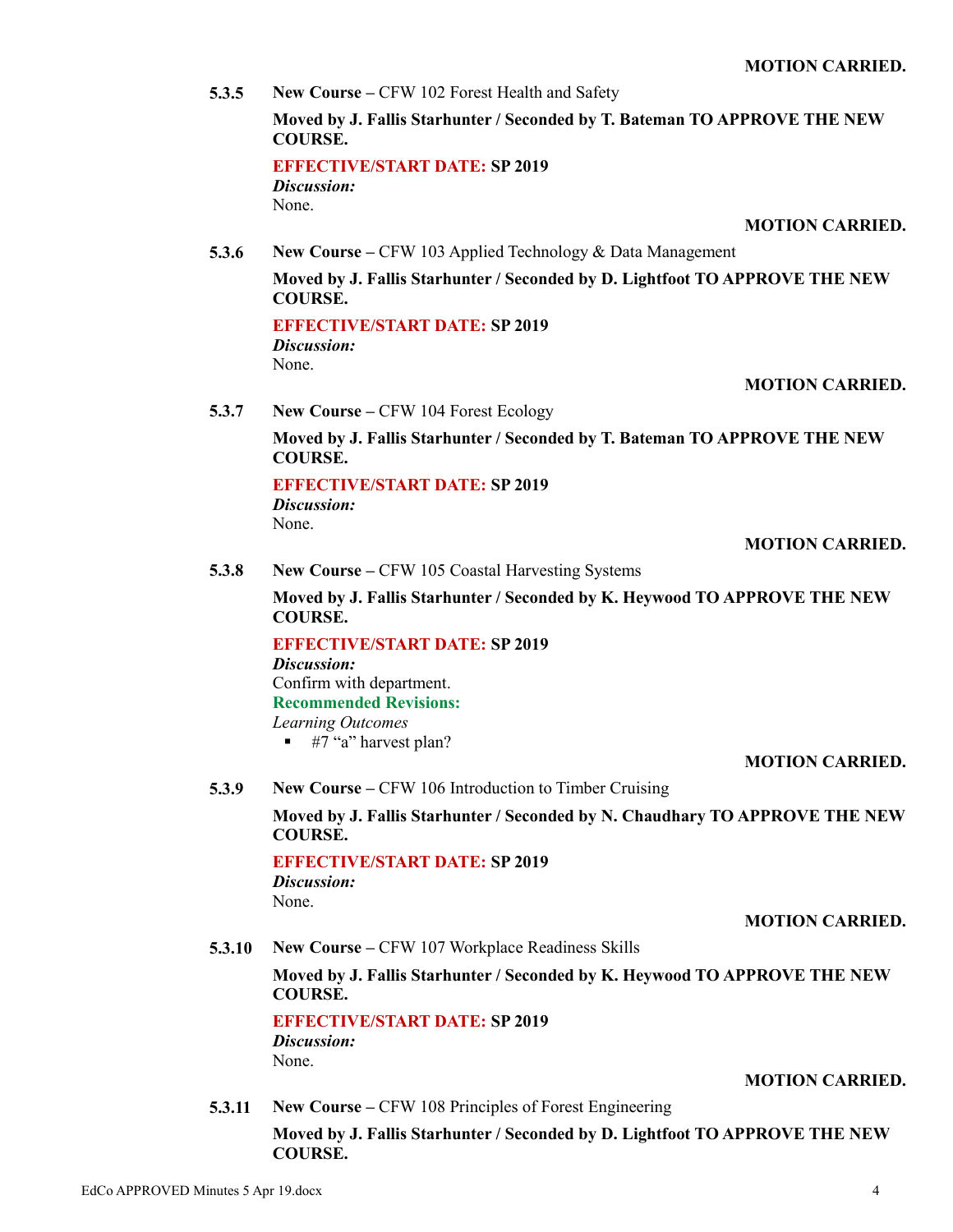#### **EFFECTIVE/START DATE: SP 2019** *Discussion:* None.

**MOTION CARRIED.**

**5.3.12 New Course –** CFW 109 Applied Worksite Skills - Practicum

# **Moved by J. Fallis Starhunter / Seconded by J. Meiers TO APPROVE THE NEW COURSE.**

**EFFECTIVE/START DATE: SP 2019** *Discussion:*

None.

### **MOTION CARRIED.**

# **5.4** *Curriculum Committee*

Minutes of 22 March 2019

# **Items 5.4.1, 5.4.2, 5.4.4, 5.4.5 & 5.4.6**

- **5.4.1 Course Revision –** ELC 105 Technical DC Circuit Analysis
- **5.4.2 Course Revision –** ELC 106 Technical AC Circuit Analysis
- **5.4.4 Course Revision –** ELC 110 Digital Electronics Analysis
- **5.4.5 Course Revision –** ELC 120 Solid State Devices
- **5.4.6 Course Revision –** ELC 130 Linear Circuit Analysis

## **Moved by J. Fallis Starhunter / Seconded by K. Kuhnert TO APPROVE THE COURSE REVISIONS.**

## **EFFECTIVE/START DATE: FA 2019**

#### *Background:*

Current program provides almost meets requirements students need for a different stream of electrical credential. Students can now challenge that credential but they must complete the study material on their own.

By adding course content to ELC 108, students will have all content needed for this dual pathway opportunity.

Program revision is forthcoming to formalize changes for the next academic year. Learning outcomes and total hours remain the same. Hours are being moved to ELC 108. *Discussion:*

None.

## **MOTION CARRIED.**

**5.4.3 Course Revision –** ELC 108 Technical Soldering and Workshop Practices

## **Moved by J. Fallis Starhunter / Seconded by D. Lightfoot TO APPROVE THE COURSE REVISION.**

## **EFFECTIVE/START DATE: FA 2019**

*Discussion:* None.

## **MOTION CARRIED.**

#### **Items 5.4.7 and 5.4.8 were taken together**

- **5.4.7 Course Revision –** ESL 092 College/University Prep Reading & Writing
- **5.4.8 Course Revision –** ESL 095 College/University Prep Listening & Speaking

## **Moved by J. Fallis Starhunter / Seconded by K. Heywood TO APPROVE THE COURSE REVISIONS.**

# **EFFECTIVE/START DATE: FA 2019**

### *Discussion:*

Per an internal decision, the new ESL pathway is not on the articulation grid. Clarification needed regarding band requirements for courses and programs; T. Bellavia will clarify with department and update the documents.